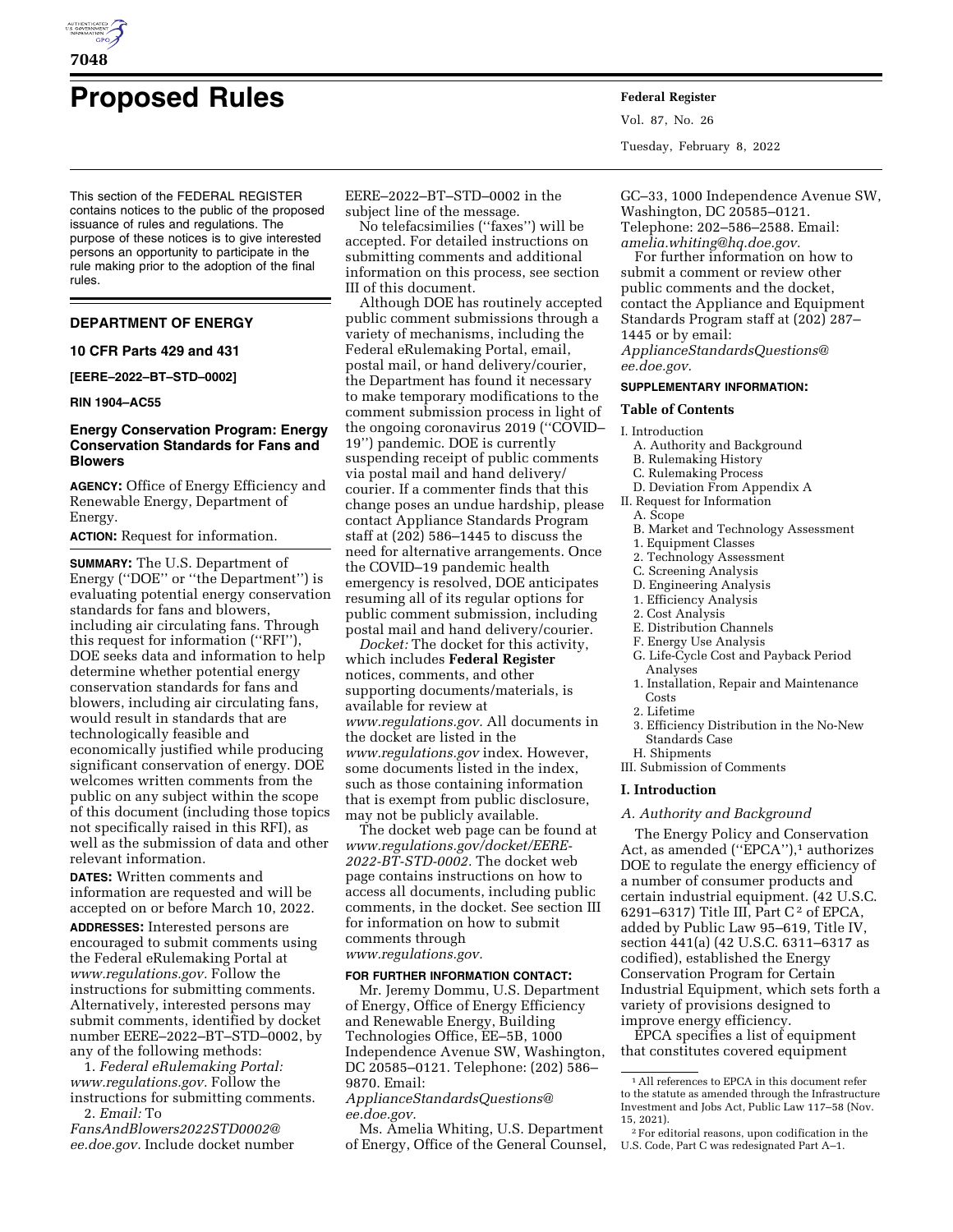(hereafter referred to as ''covered equipment'').3 EPCA also provides that ''covered equipment'' includes any other type of industrial equipment for which the Secretary of Energy (''Secretary'') determines inclusion is necessary to carry out the purpose of Part A–1. (42 U.S.C. 6311(1)(L); 42 U.S.C. 6312(b)) EPCA specifies the types of industrial equipment that can be classified as covered in addition to the equipment enumerated in 42 U.S.C. 6311(1) This industrial equipment includes fans and blowers. (42 U.S.C. 6311(2)(B)(ii) and (iii)) Additionally, industrial equipment must be of a type that consumes, or is designed to consume, energy in operation; is distributed in commerce for industrial or commercial use 4; and is not a covered product as defined in 42 U.S.C. 6291(a)(2) other than a component of a covered product with respect to which there is in effect a determination under 42 U.S.C. 6312(c). (42 U.S.C. 6311(2)(A)) On August 19, 2021, DOE published a final determination that the inclusion of fans and blowers as covered equipment was necessary to carry out the purpose of Part A–1 and classified fans and blowers as covered equipment. 86 FR 46579, 46588. Air circulating fans are a class of fans and blowers.

The energy conservation program under EPCA consists essentially of four parts: (1) Testing, (2) labeling, (3) Federal energy conservation standards, and (4) certification and enforcement procedures. Relevant provisions of EPCA include definitions (42 U.S.C. 6311), test procedures (42 U.S.C. 6314), labeling provisions (42 U.S.C. 6315), energy conservation standards (42 U.S.C. 6313), and the authority to require information and reports from manufacturers. (42 U.S.C. 6316; 42 U.S.C. 6296)

Federal energy efficiency requirements for covered equipment established under EPCA generally supersede State laws and regulations

4 DOE notes that distribution for residential use does not preclude coverage as covered equipment, so long as the equipment is of a type that is also distributed in commerce for industrial and commercial use.

concerning energy conservation testing, labeling, and standards. (42 U.S.C. 6316(a) and (b); 42 U.S.C. 6297) DOE may, however, grant waivers of Federal preemption for particular State laws or regulations, in accordance with the procedures and other provisions of EPCA. (42 U.S.C. 6316(b)(2)(D))

In proposing new standards, DOE must evaluate that proposal against the criteria of 42 U.S.C. 6295(o), as described in section I.C of this document, and follow the rulemaking procedures set out in 42 U.S.C. 6295(p). (42 U.S.C. 6316(a)) DOE is publishing this RFI consistent with its obligations in EPCA.

#### *B. Rulemaking History*

On June 28, 2011, DOE published a notice of proposed determination of coverage proposing to determine that fans, blowers, and fume hoods qualify as covered equipment. 76 FR 37678. DOE noted that there are no statutory definitions for ''fan,'' ''blower,'' or ''fume hood,'' and presented definitions for consideration. 76 FR 37678, 37679. DOE subsequently published a framework document on February 1, 2013 detailing the analytical approach for developing potential energy conservation standards for commercial and industrial fans and blowers should the Secretary classify such equipment as covered equipment (''Framework Document''). 78 FR 7306. In the Framework Document, DOE determined that it lacks authority to establish energy conservation standards for fume hoods because fume hoods are not listed as a type of equipment for which DOE could establish standards. (Docket EERE– 2013–BT–STD–0006, No. 1 at p. 15) DOE acknowledged that the fan, which provides ventilation for the fume hood, consumes the largest portion of energy within the fume hood system, and that DOE planned to cover all commercial and industrial fan types, which includes fans used to ventilate fume hoods. *Id.* 

On December 10, 2014, DOE published a notice of data availability that presented a provisional analysis estimating the economic impacts and energy savings from potential energy conservation standards for certain fans and blowers. This analysis did not include air circulating fans. 79 FR 73246.

On April 1, 2015, DOE published a notice of intent to establish an Appliance Standards and Rulemaking Federal Advisory Committee (''ASRAC'') Working Group for fans (hereafter referred to as the ''Working Group''). 80 FR 17359.

The Working Group commenced negotiations at an open meeting on May

18, 2015 and held 16 meetings and three webinars to discuss scope, metrics, test procedures, and standard levels for fans and blowers.5 The Working Group concluded its negotiations on September 3, 2015, and, by consensus vote,<sup>6</sup> approved a term sheet containing 27 recommendations related to scope, test procedure and energy conservation standards (''term sheet'').7 *See* Docket No. EERE–2013–BT–STD–0006, No. 179. ASRAC approved the term sheet on September 24, 2015. The Working Group term sheet recommended the exclusion of circulating fans.<sup>8</sup>

On May 10, 2021, DOE published a request for information requesting comments on a potential fan or blower definition. 86 FR 24752 (''May 2021 RFI''). On August 19, 2021, DOE published in the **Federal Register** a final coverage determination classifying fans and blowers as covered equipment (''August 2021 Final Coverage Determination''). 86 FR 46579.

To date, DOE has not proposed test procedures or energy conservation standards for fans and blowers, including air circulating fans.

# *C. Rulemaking Process*

DOE must follow specific statutory criteria for prescribing new or amended standards for covered equipment. EPCA requires that any new or amended energy conservation standard prescribed by the Secretary of Energy (''Secretary'') be designed to achieve the maximum improvement in energy or water efficiency that is technologically feasible and economically justified. (42 U.S.C. 6316(a); 42 U.S.C. 6295(o)(2)(A)) Furthermore, DOE may not adopt any standard that would not result in the significant conservation of energy. (42 U.S.C. 6316(a); 42 U.S.C. 6295(o)(3))

The significance of energy savings offered by a new or amended energy conservation standard cannot be determined without knowledge of the specific circumstances surrounding a

7 In addition to the 27 recommendations, there were five recommendations that did not receive a consensus vote. Recommendations 28, 29, 30, 31, and 32 are included in Appendix F of the term sheet and were not approved by ASRAC.

8*See* Recommendation 2 of the term sheet.

<sup>3</sup> ''Covered equipment'' means one of the following types of industrial equipment: Electric motors and pumps; small commercial package air conditioning and heating equipment; large commercial package air conditioning and heating equipment; very large commercial package air conditioning and heating equipment; commercial refrigerators, freezers, and refrigerator-freezers; automatic commercial ice makers; walk-in coolers and walk-in freezers; commercial clothes washers; packaged terminal air-conditioners and packaged terminal heat pumps; warm air furnaces and packaged boilers; and storage water heaters, instantaneous water heaters, and unfired hot water storage tanks. (42 U.S.C. 6311(1)(A)–(K))

<sup>5</sup>All documentation from the Working Group meetings may be found in Docket No. EERE–2013– BT–STD–0006) at *[www.regulations.gov/docket/](http://www.regulations.gov/docket/EERE-2013-BT-STD-0006/document) [EERE-2013-BT-STD-0006/document.](http://www.regulations.gov/docket/EERE-2013-BT-STD-0006/document)* 

<sup>6</sup>At the beginning of the negotiated rulemaking process, the Working Group defined that before any vote could occur, the Working Group must establish a quorum of at least 20 of the 25 members and defined consensus as an agreement with less than 4 negative votes. Twenty voting members of the Working Group were present for this vote. Two members (Air-Conditioning, Heating, and Refrigeration Institute and Ingersoll Rand/Trane) voted no on the term sheet.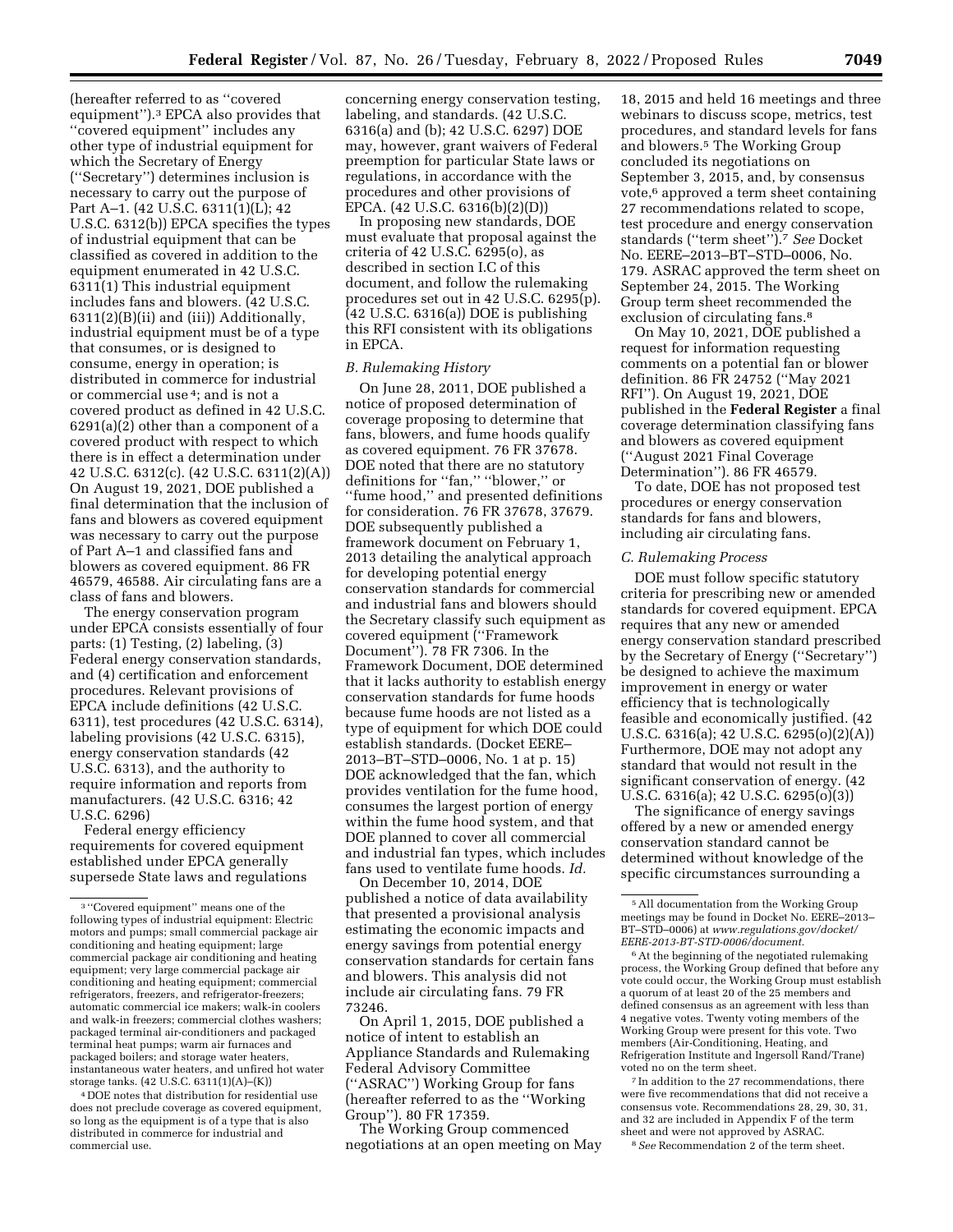given rulemaking.9 For example, the United States has now rejoined the Paris Agreement on February 19, 2021. As part of that agreement, the United States has committed to reducing the GHG emissions in order to limit the rise in mean global temperature. As such, energy savings that reduce GHG emission have taken on greater importance. Additionally, some covered products and equipment have most of their energy consumption occur during periods of peak energy demand. The impacts of these products on the energy infrastructure can be more pronounced than products with relatively constant demand. In evaluating the significance of energy savings, DOE considers differences in primary energy and full fuel cycle (''FFC'') effects for different covered products and equipment when determining whether energy savings are significant. Primary energy and FFC effects include the energy consumed in

electricity production (depending on load shape), in distribution and transmission, and in extracting, processing, and transporting primary fuels (*i.e.,* coal, natural gas, petroleum fuels), and thus present a more complete picture of the impacts of energy conservation standards. Accordingly, DOE evaluates the significance of energy savings on a case-by-case basis.

To determine whether a standard is economically justified, EPCA requires that DOE determine whether the benefits of the standard exceed its burdens by considering, to the greatest extent practicable, the following seven factors:

(1) The economic impact of the standard on the manufacturers and consumers of the affected products;

(2) The savings in operating costs throughout the estimated average life of the product compared to any increases in the initial cost, or maintenance expenses;

(3) The total projected amount of energy and water (if applicable) savings likely to result directly from the standard;

(4) Any lessening of the utility or the performance of the products likely to result from the standard;

(5) The impact of any lessening of competition, as determined in writing by the Attorney General, that is likely to result from the standard;

(6) The need for national energy and water conservation; and

(7) Other factors the Secretary considers relevant.

(42 U.S.C. 6316(a); 42 U.S.C.

6295(o)(2)(B)(i)(I)–(VII))

DOE fulfills these and other applicable requirements by conducting a series of analyses throughout the rulemaking process. Table I.1 shows the individual analyses that are performed to satisfy each of the requirements within EPCA.

| TABLE 1.1—EPCA REQUIREMENTS AND CORRESPONDING DOE ANALYSIS |  |  |
|------------------------------------------------------------|--|--|
|------------------------------------------------------------|--|--|

| <b>EPCA</b> requirement                                                                                                                                                                                                               | Corresponding DOE analysis                                                                                                                                                                                                                                                                                                                                                                                                                                                                                                                                                                                        |
|---------------------------------------------------------------------------------------------------------------------------------------------------------------------------------------------------------------------------------------|-------------------------------------------------------------------------------------------------------------------------------------------------------------------------------------------------------------------------------------------------------------------------------------------------------------------------------------------------------------------------------------------------------------------------------------------------------------------------------------------------------------------------------------------------------------------------------------------------------------------|
|                                                                                                                                                                                                                                       | Shipments Analysis, National Impact Analysis, Energy and Water Use Determination.<br>Market and Technology Assessment, Screening Analysis, Engineering Analysis.                                                                                                                                                                                                                                                                                                                                                                                                                                                  |
|                                                                                                                                                                                                                                       | <b>Economic Justification</b>                                                                                                                                                                                                                                                                                                                                                                                                                                                                                                                                                                                     |
| Economic Impact on Manufacturers and Consumers<br>Lifetime Operating Cost Savings Compared to Increased<br>Cost for the Product.<br>Need for National Energy and Water Conservation<br>Other Factors the Secretary Considers Relevant | Manufacturer Impact Analysis, Life-Cycle Cost and Payback Period Analysis, Life-<br>Cycle Cost Subgroup Analysis, Shipments Analysis.<br>Markups for Product Price Determination, Energy and Water Use Determination, Life-<br>Cycle Cost and Payback Period Analysis.<br>Shipments Analysis, National Impact Analysis.<br>Screening Analysis, Engineering Analysis.<br>Manufacturer Impact Analysis.<br>Shipments Analysis, National Impact Analysis.<br>Employment Impact Analysis, Utility Impact Analysis, Emissions Analysis, Monetiza-<br>tion of Emission Reductions Benefits, Regulatory Impact Analysis. |

As detailed throughout this RFI, DOE is publishing this document seeking input and data from interested parties to aid in the development of the technical analyses on which DOE will ultimately rely to determine whether (and if so, how) to establish the standards for air circulating fans.

# *D. Deviation From Appendix A*

In accordance with section 3(a) of 10 CFR part 430, subpart C, appendix A, DOE notes that it is deviating from that appendix's provision requiring a 75-day comment period for all pre-NOPR standards documents. 10 CFR part 430, subpart C, appendix A, section 6(d)(2). DOE is opting to deviate from this step because DOE believes a 30-day comment period is sufficient given the substantial stakeholder engagement to

date, as discussed in section I.B of this document. Further, the 30-day comment period will allow DOE to review comments received in response to this RFI to inform the scope of equipment considered in evaluating potential energy conservation standards, in particular whether air circulating fans should be included as part of that evaluation. DOE believes that the test procedure request for information on air circulating fan heads provided early notice that the Department is interested in evaluating potential energy savings for this equipment.

# **II. Request for Information**

In the following sections, DOE has identified a variety of issues on which it seeks input to aid in the development of the technical and economic analyses

regarding whether standards for air circulating fans may be warranted. DOE also welcomes comments on other issues relevant to its analysis that may not specifically be identified in this document.

#### *A. Scope*

On October 1, 2021, DOE published a request for information pertaining to potential test procedures for fans and blowers (''October 2021 TP RFI''). 86 FR 54412. As part of the October 2021 TP RFI, DOE discussed potential scope and definitions for air circulating fans, which include air circulating fan heads, personnel coolers, box fans, and table fans. 86 FR 54412, 54414–54415. DOE is considering including air circulating fans in its analysis of potential energy

<sup>9</sup>*See* 86 FR 70892, 70901 (Dec. 13, 2021).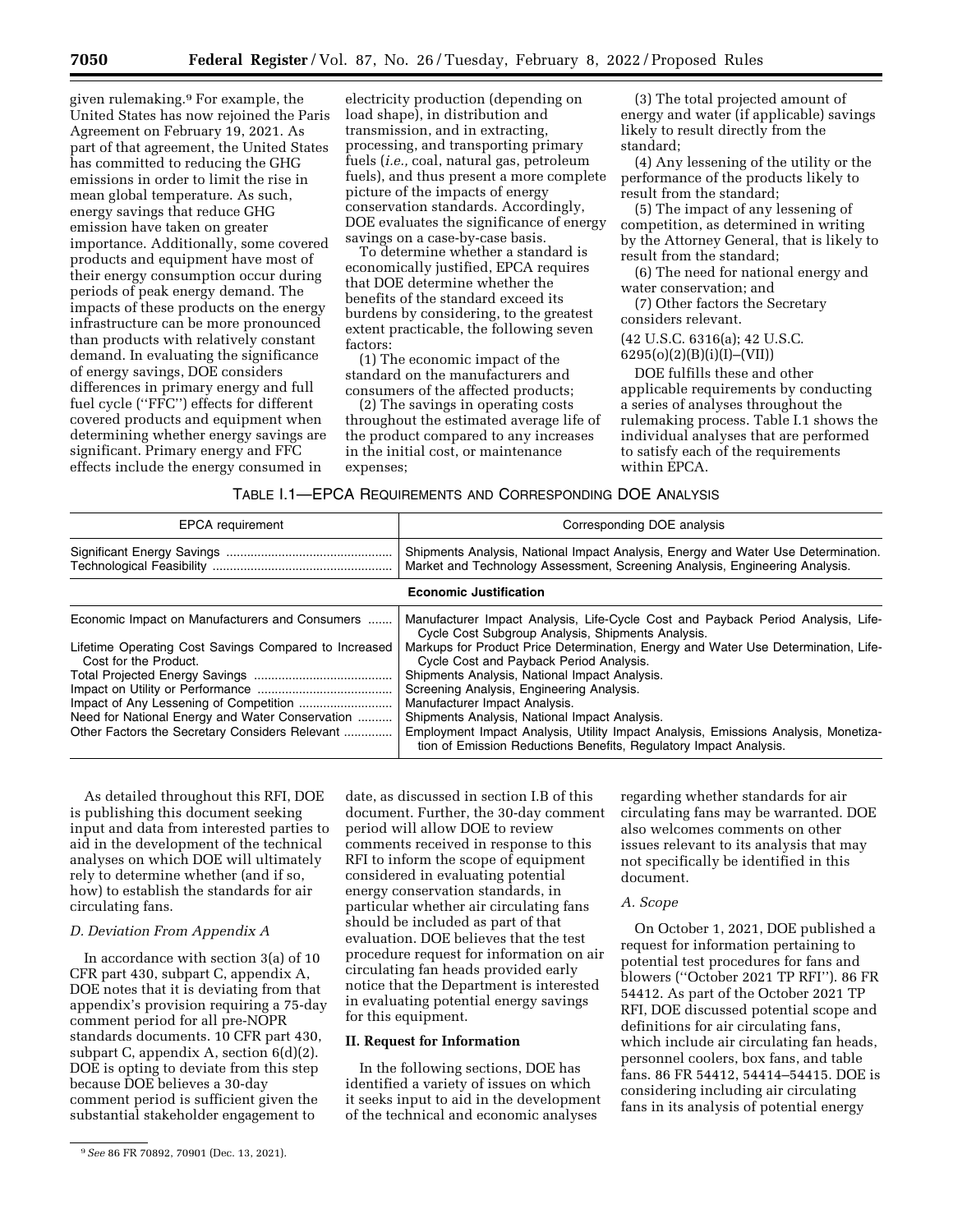conservation standards for fans and blowers.

# *B. Market and Technology Assessment*

The market and technology assessment that DOE routinely conducts when analyzing the impacts of a potential new or amended energy conservation standard provides information about the air circulating fan industry that will be used in DOE's analysis throughout the rulemaking process. DOE uses qualitative and quantitative information to characterize the structure of the industry and market. DOE identifies manufacturers, estimates market shares and trends, addresses regulatory and non-regulatory initiatives intended to improve energy efficiency or reduce energy consumption, and explores the potential for efficiency improvements in the design and manufacturing of air circulating fans. DOE also reviews product literature,

industry publications, and company websites. Additionally, DOE considers conducting interviews with manufacturers to improve its assessment of the market and to better understand available air circulating fan technologies.

# 1. Equipment Classes

When evaluating and establishing energy conservation standards, DOE may divide covered equipment into equipment classes by the type of energy used, by capacity, or by other performance-related features that may justify a different standard. (42 U.S.C. 6316(a); 42 U.S.C. 6295(q)(1)) In making a determination whether a performancerelated feature justifies a different standard, DOE must consider such factors as the utility of the feature to the consumer and other factors DOE deems appropriate. *Id.* ANSI/AMCA Standard 230–15 ''Laboratory Methods of Testing

Air Circulating Fans for Rating and Certification'' (''AMCA 230–15'') 10 is the industry test procedure for air circulating fans, which includes air circulating fan heads, personnel coolers, box fans, and table fans. Section 5.1. of AMCA 230–15 defines an air circulating fan as ''a non-ducted fan used for the general circulation of air within a confined space'' and provides additional definitions for air circulating fan head (section 5.1.1), ceiling fan (section 5.1.2), personnel cooler (section 5.1.3), box fan (section 5.1.4), and table fan (section 5.1.5).

Table II.2 lists the four categories of air circulating fans as defined in in AMCA 230–15. DOE is evaluating whether to consider these four categories of air circulating fans separately, or if they should be considered as a single equipment category.

| Category                 | Definition according to AMCA 230-15                                                                                                                                                                                  |
|--------------------------|----------------------------------------------------------------------------------------------------------------------------------------------------------------------------------------------------------------------|
| Air Circulating Fan Head | An assembly consisting of a motor, impeller, and guard for mounting on a pedestal having a base and column,<br>wall mount bracket, ceiling mount bracket, I-beam bracket, or other commonly accepted mounting means. |
| Box Fan                  | A fan used in an office or residential application and having the motor and impeller enclosed in an approximately<br>square box frame having a handle.                                                               |
| Personnel Cooler         | A fan used in shops, factories, etc. Generally supplied with wheels or casters on the housing or frame to aid in<br>portability and with motor and impeller enclosed in a common quard and shroud.                   |
|                          | A fan intended for use on a desk, table, or countertop. The fan may also be provided with the means for mount-<br>ing to a wall.                                                                                     |

DOE's evaluation of product literature indicates that drum fans, barrel fans, and portable blowers are also sold as air circulating fans. DOE has tentatively included these fans under the definition of personnel coolers in Table II.2 of this RFI.

DOE suggested a potential definition for air circulating fan heads in the October 2021 RFI, including that these fans are fans are designed for directional airflow. DOE is interested in understanding the type(s) of airflow typically associated with personnel coolers, box fans, and table fans. DOE will consider any feedback and comments on the flow and potential definitions for personnel cooler, box fan, and table fan in the test procedure docket (EERE–2021–BT–TP–0021).

*Issue 1:* DOE requests comment on whether it should consider air circulating fan heads, personnel coolers, box fans, and table fans as separate categories or whether some or all of these four categories should be grouped together when evaluating potential energy conservation standards for fans.

Specifically, DOE seeks information and data on whether these four fan categories have unique features or applications that warrant separate consideration from each other or whether any of them are so similar that they should be grouped together. DOE also requests feedback on whether there are any air circulating fans that it should include in its analysis that are not listed in Table II.2 of this RFI.

*Issue 2:* DOE requests information on whether each of the four categories of air circulating fans shown in Table II.2 of this RFI provide general circulation of air, directional airflow, or some other type of airflow.

*Issue 3:* DOE requests feedback on whether air circulating fan heads, personnel coolers, box fans, or table fans could be delineated into separate equipment classes based on diameter, operating speed, efficiency, or utility. If so, DOE seeks feedback on what those equipment classes would be for the particular air circulating fan categories and what features distinguish them from one another.

*Issue 4:* DOE requests feedback on whether the definition of personnel coolers in Table II.2 of this RFI is sufficiently describes drum fans, barrel fans, and portable blower fans. If not, DOE requests information and data showing any differences in size, operating speed, efficiency, or utility between personnel coolers, drum fans, barrel fans, and portable blower fans.

#### 2. Technology Assessment

In analyzing the feasibility of potential new energy conservation standards, DOE uses information about existing and past technology options and prototype designs to help identify technologies that manufacturers could use to meet and/or exceed a given energy conservation standard level under consideration. In consultation with interested parties, DOE intends to develop a list of technologies to consider in its analysis of air circulating fans.

DOE reviewed manufacturer catalogs, recent trade publications, and technical journals to develop a list of technology

<sup>10</sup>ANSI/AMCA 230–15 is available at the AMCA website at *[www.amca.org/publish/publications-](http://www.amca.org/publish/publications-and-standards/amca-standards/amca-standard-230-15-laboratory-methods-of-testing-air-circulating-fans-for-rating-and-certification.html)*

*[and-standards/amca-standards/amca-standard- 230-15-laboratory-methods-of-testing-air-](http://www.amca.org/publish/publications-and-standards/amca-standards/amca-standard-230-15-laboratory-methods-of-testing-air-circulating-fans-for-rating-and-certification.html)*

*[circulating-fans-for-rating-and-certification.html.](http://www.amca.org/publish/publications-and-standards/amca-standards/amca-standard-230-15-laboratory-methods-of-testing-air-circulating-fans-for-rating-and-certification.html)*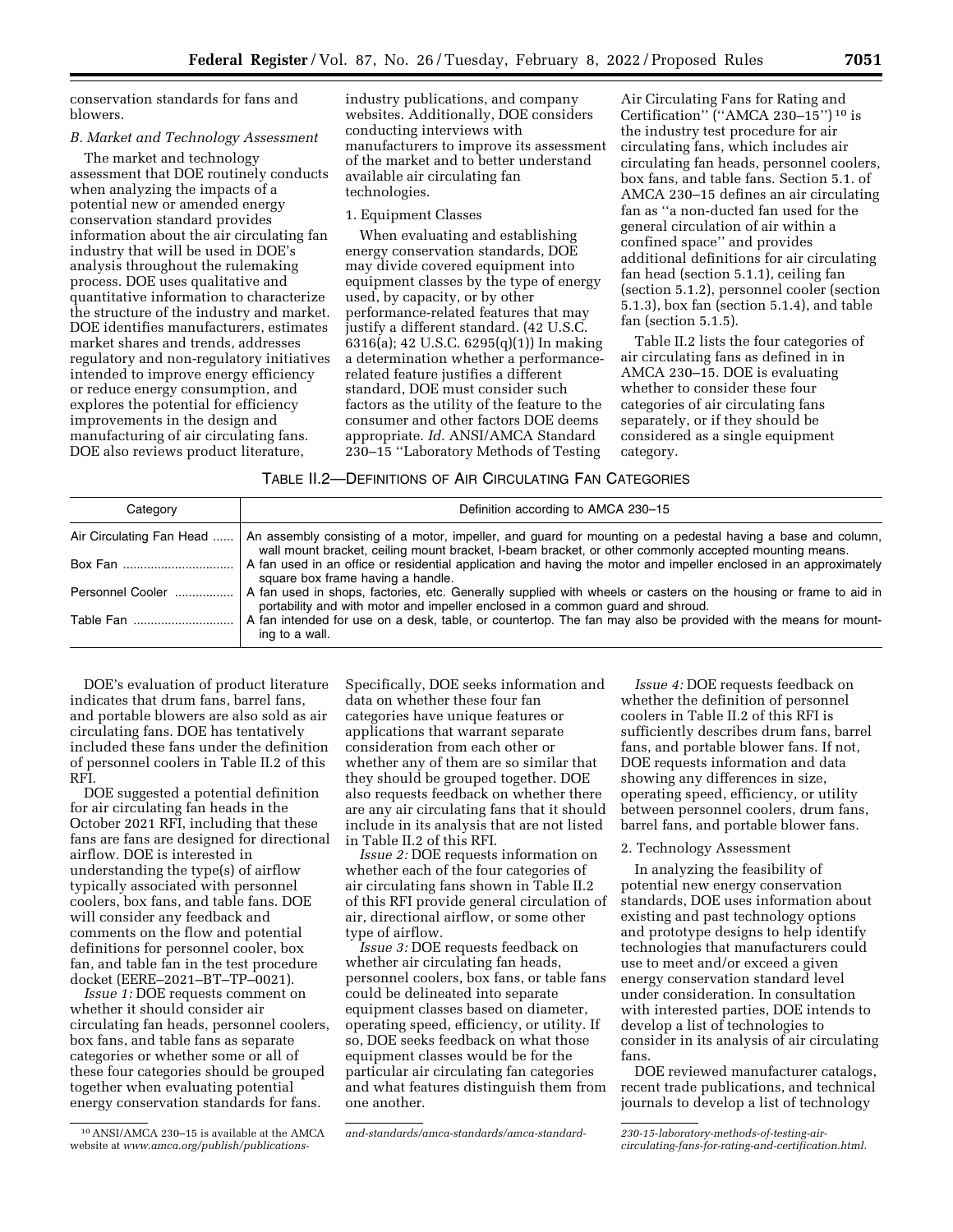options that could improve the efficiency of air circulating fans. A list of potential technology options for air

circulating fans is shown in Table II.3 of this document.

| Technology option                 | Description                                                                                                                                                                                                                            |
|-----------------------------------|----------------------------------------------------------------------------------------------------------------------------------------------------------------------------------------------------------------------------------------|
| Improved aerodynamic de-<br>sign. | Improving the aerodynamics of fan components that are placed in the flow of air can improve efficiency. This in-<br>cludes the motor housing and the rear and front fan guards but does not include blade design.                      |
| Blade shape                       | Adjusting the amount or direction of the curvature of the blades can improve efficiency. Airfoil blades, in par-<br>ticular, may offer better efficiency than other blade shapes. <sup>11</sup>                                        |
| More efficient motors             | Three-phase AC Induction motors and Brushless DC motors have improved efficiencies compared to Single-<br>phase AC Induction motors.                                                                                                   |
|                                   | Three-phase induction motors can produce higher torque than single-phase induction motors and can therefore<br>turn the fan shaft more efficiently. They also have less thermal energy losses than single-phase induction mo-<br>tors. |
|                                   | Brushless DC motors are a type of permanent magnet synchronous motor, which are more efficient than induc-<br>tion motors due to the lack of rotor losses.                                                                             |
| Material selection                | Different materials, such as aluminum, plastic, steel, and fiberglass can be used for fan blade impellers and may<br>improve fan efficiency.                                                                                           |
| Variable speed drives<br>(VSDs).  | VSDs allow control over fan speed for fans sold with a motor. The fan speed can be optimized to maximize effi-<br>ciency for fans that experience variable loads.                                                                      |

*Issue 5:* DOE requests information on how the technologies listed in Table II.3 of this document may impact the efficiency of air circulating fans. Specifically, DOE seeks data showing how one or more of the technology options listed in Table II.3 of this RFI improves air circulating fan efficiency. Additionally, DOE requests comment on whether the technology options listed in Table II.3 of this document apply equally to the different categories of air circulating fans (*i.e.,* air circulating fan heads, personnel fans, box fans, and table fans). If not, DOE requests information on why they cannot be applied equally for the different classes.

*Issue 6:* DOE requests data on the impact of curved blades and airfoil blades on the efficiency of air circulating fans. Additionally, DOE requests feedback on whether any blade shapes not listed in Table II.3 are typically used for air circulating fans. DOE also requests data on the percentage of shipments for each category of air circulating fan (*i.e.,* air circulating fan heads, personnel coolers, box fans, and table fans) with curved blades, airfoil blades, or other blade types.

*Issue 7:* DOE requests data on the percentage of air circulating fans sold with a motor. For those fans sold with a motor, DOE seeks data on the percentage of these fans currently sold with a variable speed drive. Additionally, DOE requests information on whether a higher percentage of

certain categories of air circulating fans (*i.e.,* air circulating fan heads, personnel fans, box fans, and table fans) are sold with motors and/or variable speed drives than other types.

*Issue 8:* DOE requests feedback on the efficiency impact of the blade materials listed in Table II.3 of this RFI for air circulating fans. Specifically, DOE requests data on the percentage of air circulating fan shipments that utilize aluminum, plastic, steel, or fiberglass for the design and manufacture of fan blades. Additionally, DOE seeks information on whether any materials not listed in Table II.3 of this RFI are used, and if so, the percentage of fans sold with these other materials.

*Issue 9:* DOE seeks comment on technology options not listed in Table II.3 of this document that it should consider for inclusion in its analysis of air circulating fans, or for specific categories of air circulating fans (*i.e.,* air circulating fan heads, personnel fans, box fans, and table fans) and if these technologies may impact product features or consumer utility.

*Issue 10:* DOE requests feedback on the order in which manufacturers would implement the technology options listed in Table II.3 of this RFI to increase the energy efficiency of air circulating fans. Additionally, DOE solicits feedback on whether the order in which the technology options listed in Table II.3 of this document might change for the different categories of air circulating fans (*i.e.,* air circulating fan heads, personnel fans, box fans, and table fans). DOE is also interested in understanding whether the increased energy efficiency from any combination of the technology options in Table II.3 of this RFI would result in design changes that would not

otherwise occur. Finally, DOE requests information on how incorporating any of the technology options listed in Table II.3 of this RFI may impact other fan functions or attributes in response to consumer demand.

### *C. Screening Analysis*

The purpose of the screening analysis is to evaluate the technologies that improve energy efficiency to determine which technologies will be eliminated from further consideration and which will be passed to the engineering analysis for further consideration.

DOE determines whether to eliminate certain technology options from further consideration based on the following criteria:

(1) *Technological feasibility.* DOE will only consider technologies that are incorporated in commercial products or in working prototypes.

(2) *Practicability to manufacture, install, and service.* If DOE determines that mass production of a technology in commercial products and reliable installation and servicing of the technology could not be achieved on the scale necessary to serve the relevant market at the time of the compliance date of the standard, DOE will eliminate that technology from further consideration.

(3) *Impacts on product utility or product availability.* If DOE determines a technology has a significant adverse impact on the utility of the product to significant subgroups of consumers, or results in the unavailability of any covered product type with performance characteristics (including reliability), features, sizes, capacities, and volumes that are substantially the same as products generally available in the

<sup>11</sup>United States Department of Energy Office of Energy Efficiency and Renewable Energy (2013). Energy Conservation Standards Rulemaking Framework for Commercial and Industrial Fans and Blowers. *[www.regulations.gov/document/EERE-](http://www.regulations.gov/document/EERE-2013-BT-STD-0006-0001)[2013-BT-STD-0006-0001,](http://www.regulations.gov/document/EERE-2013-BT-STD-0006-0001) p. 34.*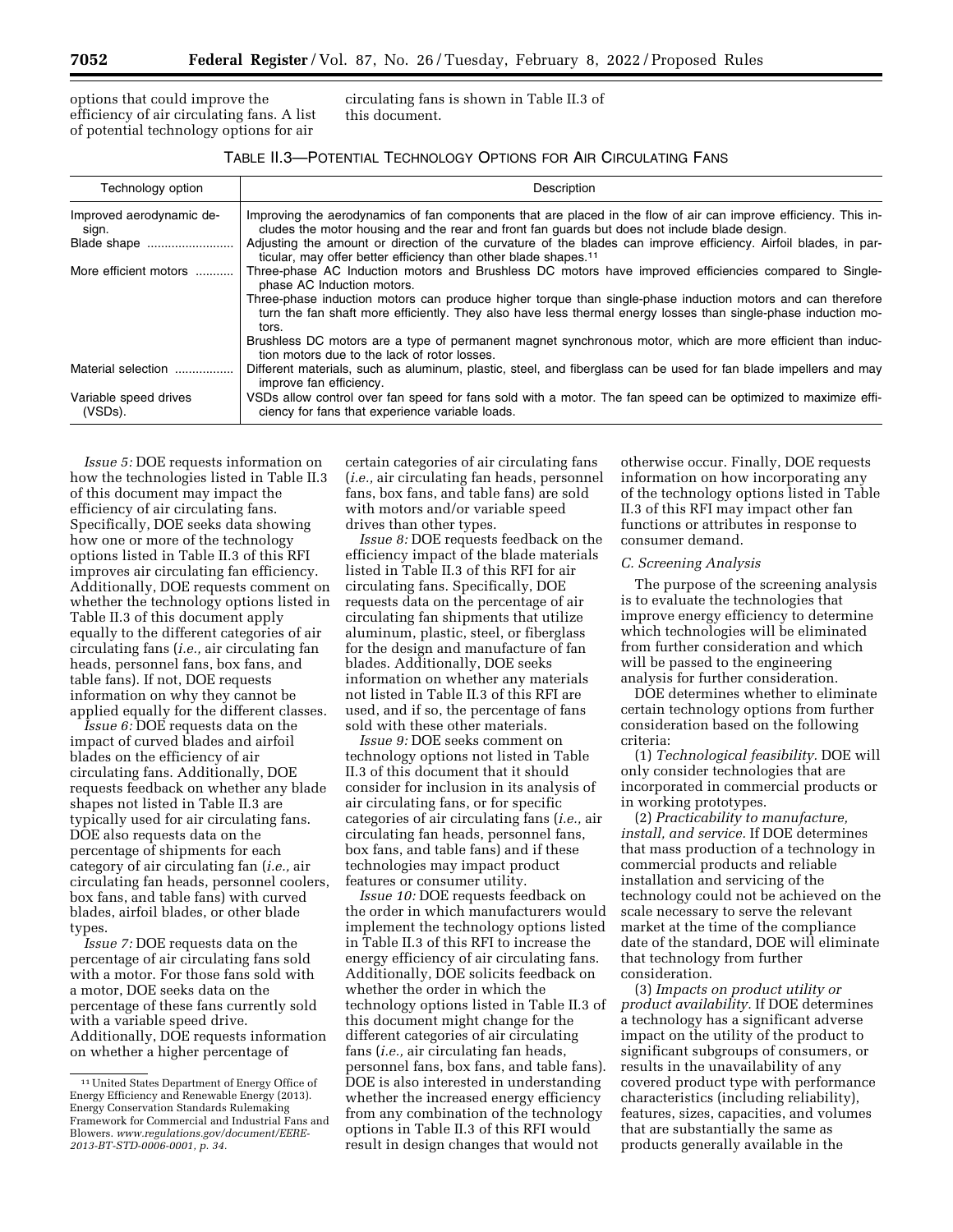United States at the time, DOE will eliminate it from further consideration.

(4) *Adverse impacts on health or safety.* If DOE determines that a technology will have significant adverse impacts on health or safety, DOE will eliminate that technology from consideration.

(5) *Unique-Pathway Proprietary Technologies.* If a design option utilizes proprietary technology that represents a unique pathway to achieving a given efficiency level, DOE will eliminate that technology from consideration due to the potential for monopolistic concerns. 10 CFR 431.4; 10 CFR part 430, subpart C, appendix A, sections 6(b)(3) and 7(b)

Technology options identified in the technology assessment are evaluated against these criteria using DOE analyses and inputs from interested parties (*e.g.,* manufacturers, trade organizations, and energy efficiency advocates). Technologies that pass through the screening analysis are referred to as ''design options'' in the engineering analysis. As described above, DOE eliminates from consideration any technology options that fail to meet one or more of the five criteria.

*Issue 11:* DOE requests feedback on what impact, if any, the five screening criteria described in this section would have on each of the technology options listed in Table II.3 of this document with respect to air circulating fans. Similarly, DOE seeks information regarding how these same criteria would affect any other technology options not already identified in this document with respect to their potential use in air circulating fans.

*Issue 12:* DOE seeks information on the technology options listed in Table II.3 of this RFI for air circulating fans regarding their market adoption, costs, and any potential issues with incorporating them into products (*e.g.,*  impacts on consumer utility, potential safety concerns, manufacturing, or production challenges, etc.). Additionally, DOE requests comment on if there are any differences in the market adoption, costs, safety, or utility of the technology options in Table II.3 of this RFI for the different categories of air circulating fans (*i.e.,* air circulating fan heads, personnel fans, box fans, and table fans).

#### *D. Engineering Analysis*

The purpose of the engineering analysis is to establish the relationship between the efficiency and cost of air circulating fans. There are two elements to consider in the engineering analysis: The selection of efficiency levels to

analyze (*i.e.,* the ''efficiency analysis'') and the determination of product cost at each efficiency level (*i.e.,* the ''cost analysis''). In determining the performance of higher-efficiency products, DOE considers technologies and design option combinations not eliminated by the screening analysis. For each equipment class, DOE estimates the baseline cost, as well as the incremental cost for the equipment at efficiency levels above the baseline. The output of the engineering analysis is a set of cost-efficiency ''curves'' that are used in downstream analyses (*i.e.,*  the life-cycle cost (''LCC'' and payback period (''PBP'') analyses and the national impacts analysis (''NIA'')).

### 1. Efficiency Analysis

DOE typically uses one of two approaches to develop energy efficiency levels for the engineering analysis: (1) Relying on observed efficiency levels in the market (*i.e.,* the efficiency level approach) or (2) determining the incremental efficiency improvements associated with incorporating specific design options to a baseline model (*i.e.,*  the design-option approach). Using the efficiency-level approach, the efficiency levels established for the analysis are determined based on the market distribution of existing products (in other words, based on the range of efficiencies and efficiency level ''clusters'' that already exist on the market). Using the design option approach, the efficiency levels established for the analysis are determined through detailed engineering calculations and/or computer simulations of the efficiency improvements from implementing specific design options that have been identified in the technology assessment. DOE may also rely on a combination of these two approaches. For example, the efficiency-level approach (based on actual products on the market) may be extended using the design option approach to interpolate to define ''gap fill'' levels (to bridge large gaps between other identified efficiency levels) and/or to extrapolate to the max-tech level (particularly in cases where the maxtech level exceeds the maximum efficiency level currently available on the market).

#### a. Baseline Efficiency

For each evaluated equipment class, DOE selects a baseline model as a reference point against which any changes resulting from new or amended energy conservation standards can be measured. The baseline model in each equipment class represents the characteristics of common or typical

equipment in that class. Air circulating fans do not currently have established energy conservation standards, so DOE cannot use certification values or current minimum energy conservation standards to determine a baseline for air circulating fans. Instead, DOE plans to use performance data from air circulating fans currently on the market to establish a baseline.

*Issue 13:* DOE requests efficiency data measured according to the ACMA 230– 15 test procedure to characterize the baseline efficiency level of air circulating fans. Alternatively, DOE requests feedback on how it can best determine appropriate baseline efficiency levels for air circulating fans.

# b. Maximum Available Efficiency

As part of DOE's analysis, the maximum available efficiency level is the highest efficiency unit currently available on the market. DOE also defines a ''max-tech'' efficiency level to represent the theoretical maximum possible efficiency if all available design options are incorporated in a model. In applying these design options, DOE would only include those that are compatible with each other and that when combined, would represent the theoretical maximum possible efficiency. In many cases, the max-tech efficiency level is not commercially available because it is not economically feasible.

*Issue 14:* DOE seeks input on the maximum available efficiencies for air circulating fans and whether the maximum available efficiencies are appropriate and technologically feasible for consideration as possible energy conservation standards for air circulating fans. Additionally, DOE requests comment on whether the maximum available efficiencies for air circulating fan categories (*i.e.,* air circulating fan heads, personnel coolers, box fans, and table fans) are comparable, or whether there are significant differences in maximum efficiencies between categories.

*Issue 15:* DOE seeks feedback on what design options would be incorporated at a max-tech efficiency level for all categories of air circulating fans, and the efficiencies associated with those levels. As part of this request, DOE also seeks information as to whether there are limitations on the use of certain combinations of design options.

# c. Differences Between Air Circulating Fans and General Fans

DOE is aware that the design and use of air circulating fans is different from the fans and blowers evaluated by the Working Group. For instance, air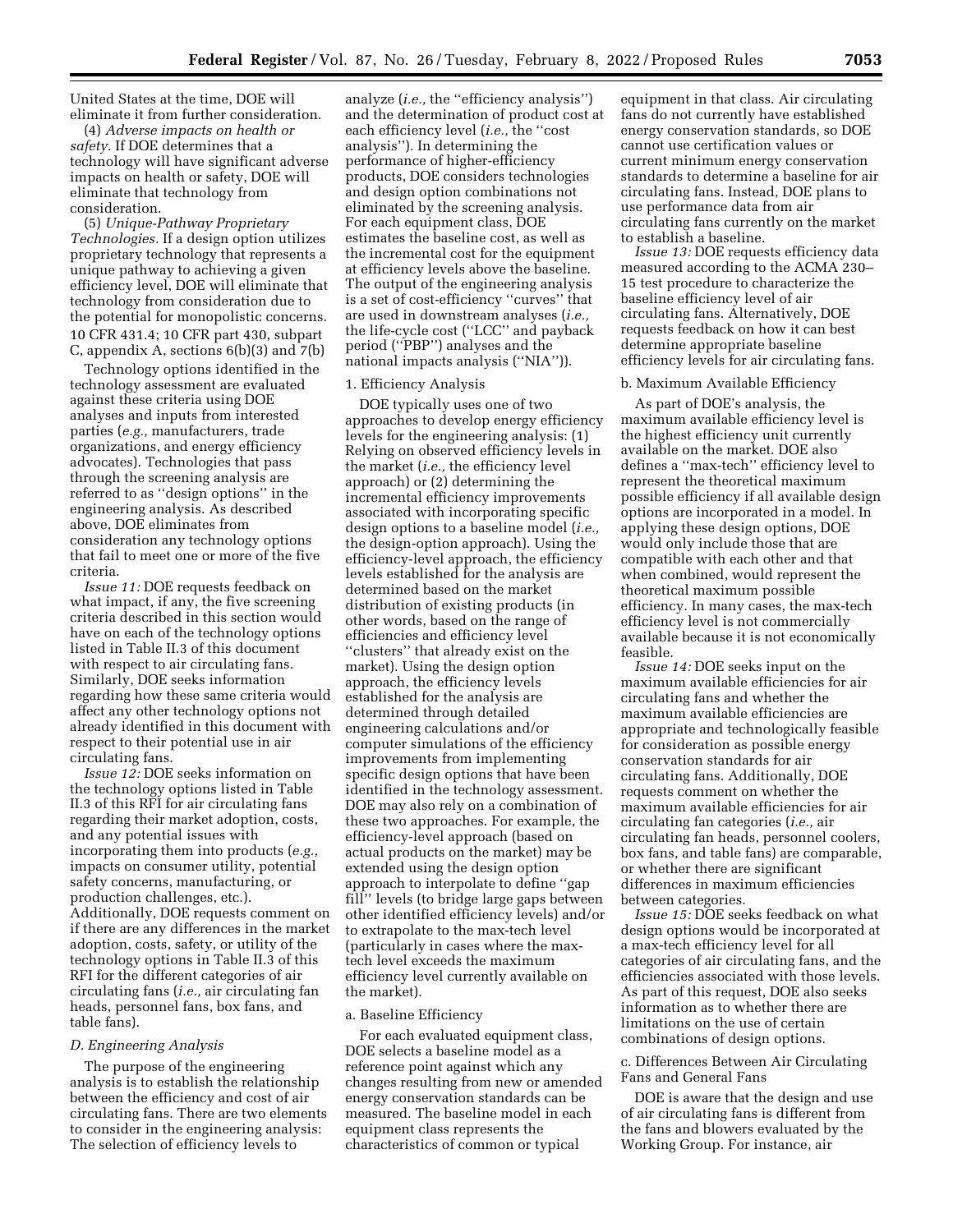circulating fans use a total pressure basis rather than a static pressure basis. Additionally, Section 5.1.1 of AMCA 214–21 uses a target of 0.66 when establishing the FEI based on the total pressure of the air circulating fan under test.

*Issue 16:* DOE requests comment on additional differences between air circulating fans and general fans that it should include in its analysis.

#### 2. Cost Analysis

The cost analysis portion of the engineering analysis is conducted using one or a combination of cost approaches. The selection of cost approach depends on a suite of factors, including availability and reliability of public information, characteristics of the regulated product, and the availability and timeliness of purchasing the product on the market. The cost approaches are summarized as follows:

• *Physical teardowns:* Under this approach, DOE physically dismantles a commercially available product, component-by-component, to develop a detailed bill of materials for the product.

• *Catalog teardowns:* In lieu of physically deconstructing a product, DOE identifies each component using parts diagrams (available from manufacturer websites or appliance repair websites, for example) to develop the bill of materials for the product.

• *Price surveys:* If neither a physical nor catalog teardown is feasible (for example, for tightly integrated products such as fluorescent lamps, which are infeasible to disassemble and for which parts diagrams are unavailable) or costprohibitive and otherwise impractical (*e.g.,* large commercial boilers), DOE conducts price surveys using publicly available pricing data published on major online retailer websites and/or by soliciting prices from distributors and other commercial channels.

The resulting bill of materials provides the basis for the manufacturer production cost (''MPC'') estimates. DOE then applies a manufacturer markup to convert the MPC to manufacturer selling price (''MSP''). The manufacturer markup accounts for costs such as overhead and profit.

As described at the beginning of this section, the main outputs of the engineering analysis are cost-efficiency relationships that describe the estimated increases in manufacturer production cost associated with the higherefficiency products for the analyzed product classes.

As previously discussed, DOE is considering several technology options for improving the energy efficiency of

air circulating fans. Those technology options are listed in Table II.3 of this document.

*Issue 17:* DOE requests input on the increase in MPC associated with incorporating each technology option for air circulating fans listed in Table II.3 of this document. DOE also seeks information on the investments necessary to incorporate specific design options, including, but not limited to, costs related to new or modified tooling (if any), materials, engineering, and development efforts to implement each design option, and manufacturing/ production impacts.

DOE is also interested in determining a realistic production cost value for air circulating fans. This information is used to inform the MPC calculation and the total cost to the industry to redesign air circulating fans.

*Issue 18:* DOE requests data showing the total cost of manufacturing for air circulating fan heads, personnel coolers, box fans, and table fans.

# *E. Distribution Channels*

In generating end-user price inputs for the life-cycle cost (''LCC'') analysis and national impact analysis (''NIA''), DOE must identify distribution channels (*i.e.,*  how the products are distributed from the manufacturer to the consumer) and estimate relative sales volumes through each channel. DOE is interested in developing distribution channels for each categories of air circulating fans (*i.e.,* air circulating fan heads, personnel coolers, box fans, and table fans) and may consider different channels depending on the input power of the fans or other design characteristic.

*Issue 19:* DOE requests information to help characterize distribution channels for air circulating fans. DOE also requests data on the fraction of sales that go through these channels.

# *F. Energy Use Analysis*

As part of the rulemaking process, DOE conducts an energy use analysis to identify how equipment is used by consumers, and thereby determine the energy savings potential of energy efficiency improvements. The energy use analysis is meant to represent the energy consumption of a given equipment when used in the field. The annual energy use of air circulating fans is calculated based on the fans' input power (in watts) and annual operating hours per year. In any future analysis, DOE may consider combining air circulating fan input power ratings in each operating mode (*e.g.,* high speed, medium speed, low speed) from the engineering analysis based on estimates

of the distribution of annual operating hours at each mode.

DOE is interested in information to help characterize the annual operating hours of air circulating fans and time spend in each operating mode, if applicable.

In the absence of existing data indicating the daily hours of operation specific to air circulating fans, DOE may consider relying on the annual operating hours developed for ceiling fans as used in the final rule published on January 19, 2017. *See* 82 FR 6826, 6846–6847. For example, for air circulating fans used in commercial and industrial applications, DOE may consider an estimated 12 hours of use per day consistent with the hours of use estimated for large-diameter ceiling fans and high-speed small diameter fans as used in the final rule published on January 19, 2017. 82 FR 6826, 6847. Large-diameter ceiling fans and highspeed small diameter fans are also used in commercial and industrial applications.

*Issue 20:* DOE seeks information to help characterize the usage of air circulating fans. Specifically, DOE seeks input on data sources to help characterize the variability in annual energy consumption for air circulating fans. For each air circulating fan category, DOE is requesting data and information (by sectorial) related to: (1) Annual operating hours; and (2) fraction of time spent at each speed setting and standby mode (if applicable).

*Issue 21:* For each air circulating fan category, DOE is also interested in percentage of shipments by sector of application. To the extent any of these usage parameters differ by geographical region or other user characteristics, DOE requests information to help characterize these variations.

# *G. Life-Cycle Cost and Payback Period Analyses*

DOE conducts the LCC and payback period (''PBP'') analysis to evaluate the economic effects of potential energy conservation standards for air circulating fans, on individual consumers. For any given efficiency level, DOE measures the PBP and the change in LCC relative to an estimated baseline level. The LCC is the total consumer expense over the life of the equipment, consisting of purchase, installation, and operating costs (expenses for energy use, maintenance, and repair). Inputs to the calculation of total installed cost include the cost of the equipment—which includes MSPs, distribution channel markups, and sales taxes—and installation costs. Inputs to the calculation of operating expenses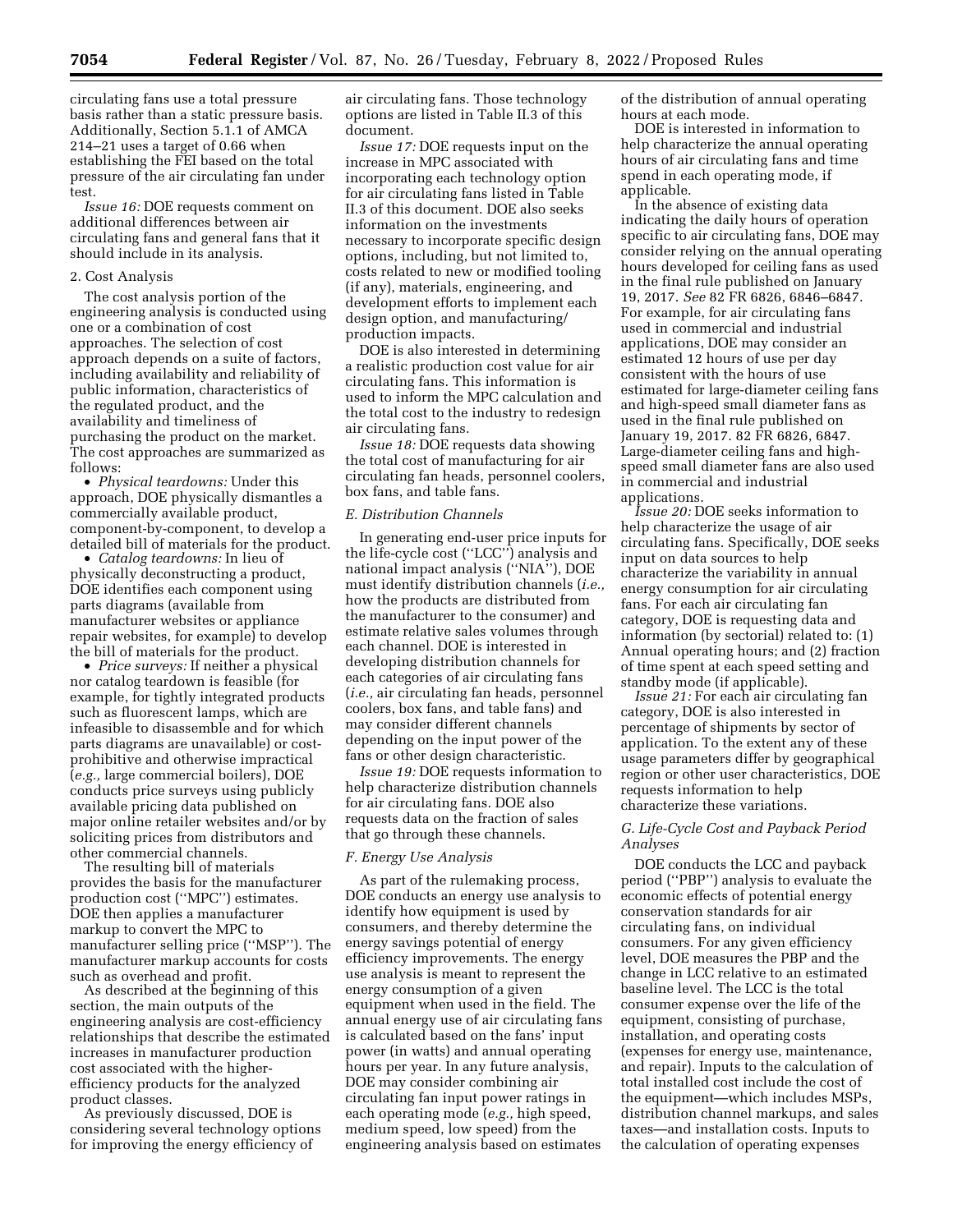include annual energy consumption, energy prices and price projections, repair and maintenance costs, equipment lifetimes, discount rates, and the year that compliance with new and amended standards is required. In this section, DOE discusses specific inputs to the LCC and PBP analysis for which it requests comment and feedback.

1. Installation, Repair and Maintenance **Costs** 

As part of a potential energy conservation standards rulemaking, should one be conducted, DOE will review available air circulating fan installation, maintenance, and repair cost information.

*Issue 22:* DOE requests information describing installation, maintenance, and repair practices of air circulating fans. DOE requests feedback and data on whether installation, maintenance, and repair costs of air circulating fans at higher efficiency levels differ in comparison to the baseline installation, maintenance, and repair costs. To the extent that these costs differ, DOE seeks supporting data and the reasons for those differences.

*Issue 23:* DOE requests information on the repair rate of each air circulating fan category (*i.e.,* percentage of fans purchased that are repaired).

#### 2. Lifetime

The equipment lifetime is the age at which given equipment is retired from service. DOE typically develops survival probabilities using on a Weibull function to characterize variability in lifetimes. As part of a potential energy conservation standards rulemaking, DOE will review available air circulating fan lifetime data by category and sector of application.

*Issue 24:* DOE seeks data and input on the appropriate average, minimum, and maximum equipment lifetimes (by sector of application) for air circulating fans in years and/or in total lifetime operating hours that DOE should apply when performing its analysis.

3. Efficiency Distribution in the No-New Standards Case

To accurately estimate the share of consumers that would be affected by a potential energy conservation standard at a particular efficiency level, DOE's LCC analysis considers the projected distribution (market shares) of equipment efficiencies in the no-newstandards case (*i.e.,* the case without amended or new energy conservation standards) in the compliance year.

*Issue 25:* DOE seeks data and input on the appropriate efficiency distribution in the no-new standards case for each

air circulating fan category. DOE seeks data that would support changes in efficiency distributions over time in the no-new standards case. To the extent any of the efficiency distributions in the no-new standards case differ by size or other user design characteristic within an air circulating fan category, DOE requests information to characterize these variations.

# *H. Shipments*

DOE develops shipments forecasts to calculate the national impacts of potential energy conservation standards on energy consumption, net present value (''NPV''), and future manufacturer cash flows. DOE shipments projections are typically based on available historical data broken out by equipment class, capacity, and efficiency. Current sales estimates allow for a more accurate model that captures recent trends in the market.

As part of a potential energy conservation standards rulemaking, DOE will review available historical and current shipments data to estimate current and future shipments of air circulating fans by category (*i.e.,* air circulating fan heads, personnel coolers, box fans, and table fans).

*Issue 26:* DOE requests 2021 annual sales data (or the most recent year available)—*i.e.,* number of shipments for air circulating fans. If disaggregated data of annual sales are not available for different air circulating fan categories, DOE requests more aggregated data of annual sales as available.

*Issue 27:* DOE requests 2021 data (or the most recent year available) on the fraction of shipments in the industrial, commercial, and residential sectors for air circulating fans. In each sector, DOE requests 2021 data (or the most recent year available) on the fraction of shipments that represent replacement versus new installations.

*Issue 28:* DOE requests information on the rate at which annual sales (*i.e.,*  number of shipments) of air circulating fans is expected to change in the next 5–10 years. If possible, DOE requests this information for each air circulating fan category. If disaggregated data of annual sales are not available for each air circulating fan category, DOE requests more aggregated data of annual sales.

*Issue 29:* DOE requests data and information on any trends in the fans market that could be used to forecast expected trends in market share by efficiency levels for air circulating fans. If disaggregated data are not available for each air circulating fan category, DOE requests more aggregated data.

# **III. Submission of Comments**

DOE invites all interested parties to submit in writing by the date specified under the **DATES** heading, comments and information on matters addressed in this RFI and on other matters relevant to DOE's consideration of energy conservation standards for fans and blowers. These comments and information will aid in the development of an energy conservation standards notice of proposed rulemaking for fans and blowers, including air circulating fans, if DOE determines that new energy conservation standards may be appropriate for this equipment.

*Submitting comments via [www.regulations.gov.](http://www.regulations.gov)* The *[www.regulations.gov](http://www.regulations.gov)* web page will require you to provide your name and contact information. Your contact information will be viewable to DOE Building Technologies staff only. Your contact information will not be publicly viewable except for your first and last names, organization name (if any), and submitter representative name (if any). If your comment is not processed properly because of technical difficulties, DOE will use this information to contact you. If DOE cannot read your comment due to technical difficulties and cannot contact you for clarification, DOE may not be able to consider your comment.

However, your contact information will be publicly viewable if you include it in the comment or in any documents attached to your comment. Any information that you do not want to be publicly viewable should not be included in your comment, nor in any document attached to your comment. Following this instruction, persons viewing comments will see only first and last names, organization names, correspondence containing comments, and any documents submitted with the comments.

Do not submit to *[www.regulations.gov](http://www.regulations.gov)*  information for which disclosure is restricted by statute, such as trade secrets and commercial or financial information (hereinafter referred to as Confidential Business Information (''CBI'')). Comments submitted through *[www.regulations.gov](http://www.regulations.gov)* cannot be claimed as CBI. Comments received through the website will waive any CBI claims for the information submitted. For information on submitting CBI, see the Confidential Business Information section.

DOE processes submissions made through *[www.regulations.gov](http://www.regulations.gov)* before posting. Normally, comments will be posted within a few days of being submitted. However, if large volumes of